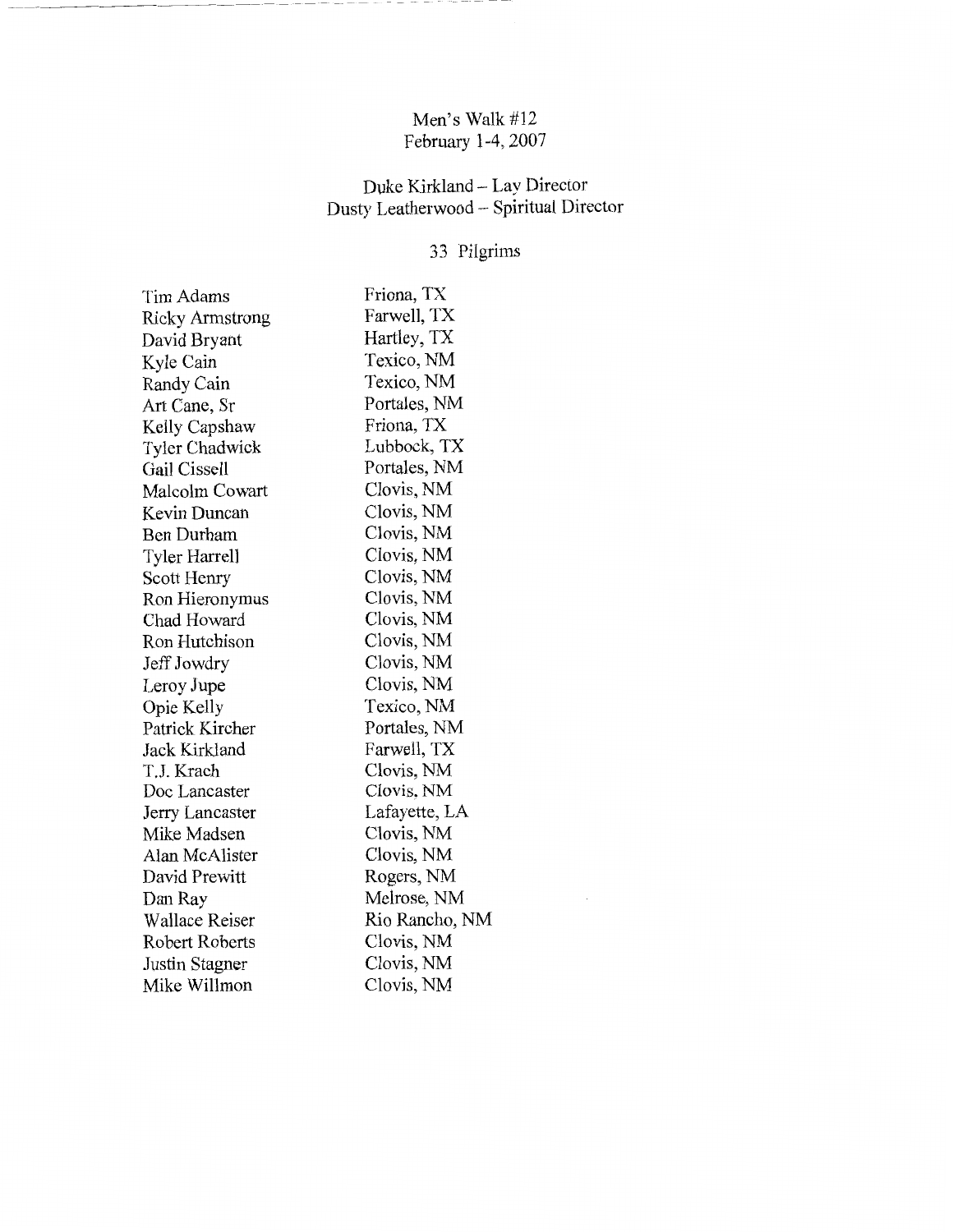M-12 TEAM February 1-4, 2007

Duke Kirkland- LD Dusty Leatherwood - SD Kelly Ashcraft- ASD Ryan Figg- ASD James Robbins- ASD Mike Tucker- ASD Louis Brown - PLD Stephen Schilling – BR Mark Howard- ALD Mark Osborn- ALD Bob Waters - ALD Vick Christian- TL Travis Denton- TL Terry Leatherwood- TL Rob Pitcock - TL Steve Reed - TL Bill Sheridan- TL Pat Boone - ATL Blake Curtis - ATL Dennis Hamann - ATL Brandon Kirkland - ATL Jerry Swenson- ATL Mac Spears - ATL Jim Hunsucker- Agape Shannon Bomer-Agape Eric Chadwick- PW Brian Cox - PW Michael Hardwick- PW Richard Kelley- PW Robert Klump - PW Jade Winkles- PW Perseverance Means of Grace Prevenient Grace Justifying Grace Sanctifying Grace Obstacle to Grace Priority Mark Osborn Priesthood of All Believers Life In Piety Changing Our World Growth Through Study Pat Boone Body of Christ Christian Action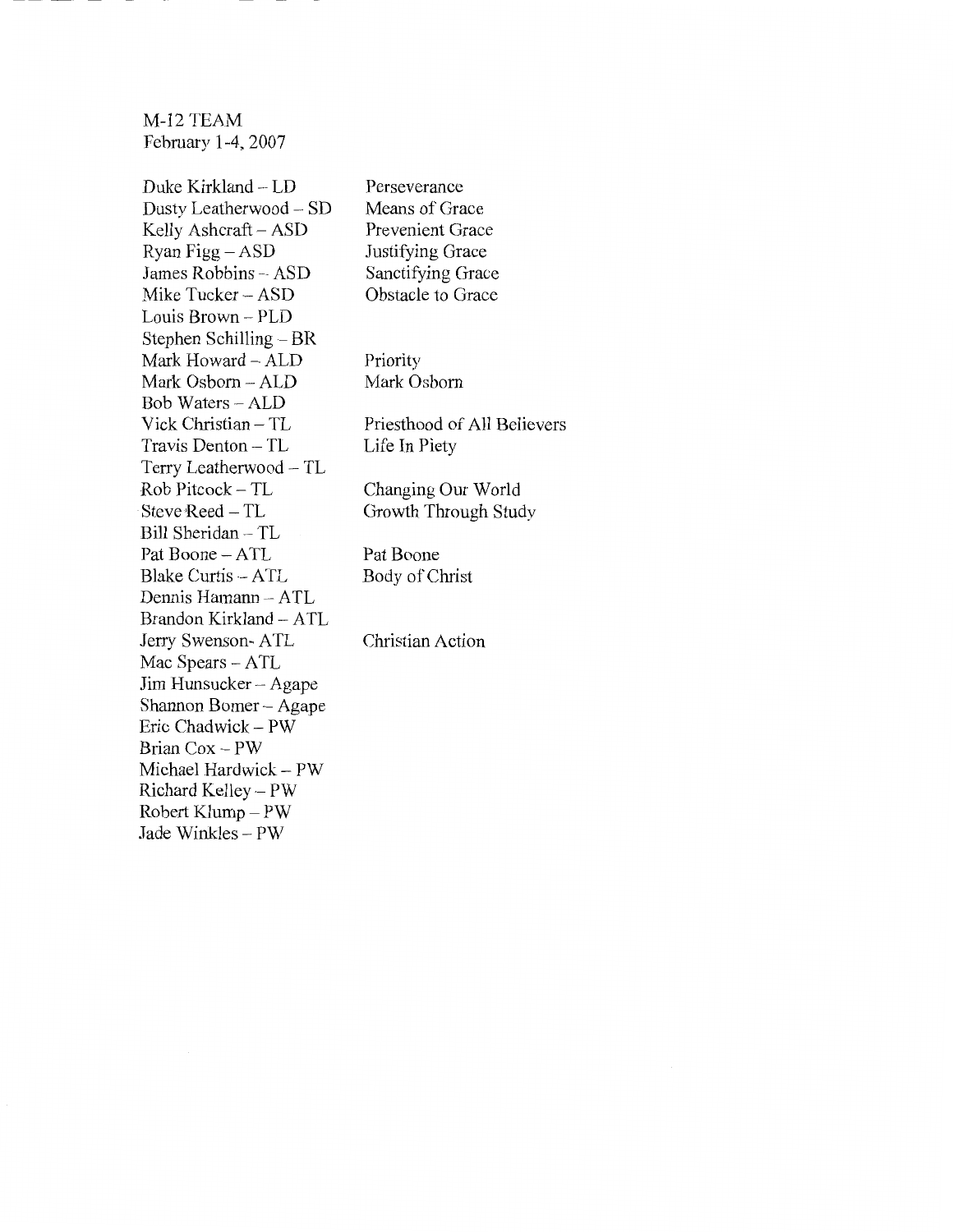WOMEN'S WALK #14 March 1-4, 2007 Pat Ritch- Lay Director Ran Loy- Spiritual Director 36 Pilgrims

#### PILGRIMS

Kathy Adams Karen Burns Kim Cane Tanis Cathey Diane Cervantes Janet Collins Angie Condron Lori Daniell Danna Dixon Vickie Dixon Dallas Draper Tammy Francis Shae Franklin Kathy Frost Kim Garcia Charlene Hardin Eudora Harris Dorothy Jouett Judy Kern Jeanne Kircher Dawn Lampley Carol Littlejohn Nancy Mitchell Candyce Phelps Coleen Pierce Anna Randall Bobbie Ann Ray Summer Richards Amie Saiz ViolaSalinas Paige Smith Shaunna Smith Suzanne Thrasher Raenell Walker Bobbie Wallin Jennifer Warren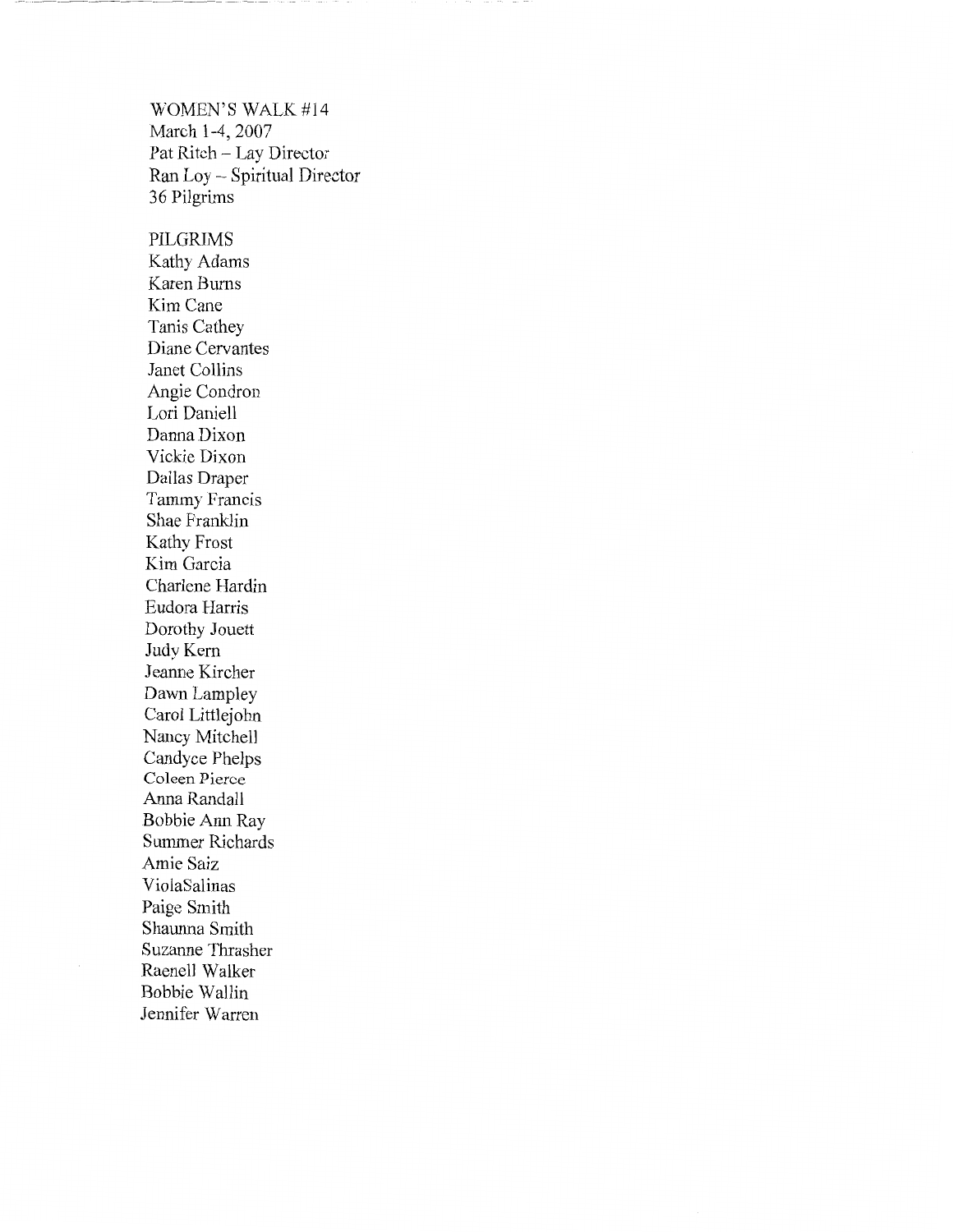WOMEN'S WALK #14 MARCH 1-4, 2007 Pat Ritch - Lay Director Ran Loy - Spiritual Director

#### TEAM

Pat Ritch - LD Ran Loy- SD Barry Dickens - ASD Brad Reeves - ASD Don Thomas- ASD Gloria Hutchins- BR Patty Hillock - PLD Ann Carter- ALD Cindy Herman- ALD Bernice Riley - ALD Donna Lay - TL LaNell Leatherwood- TL Jackie Martin- TL Vicky Smith - TL Esther Steinle - TL Jeneane Tatum- TL Sandra Bowe - ATL Pat Corley - ATL Kathie Haman - ATL Coni Jo Lyman- ATL Robyn Snowberger- ATL Kim Thompson- ATL Terri Curtis - MD Laney Pierce - AMD Carolyn George - Angel  $Cheryle Csakan - Angel$ Judy Bell  $-$  PW Rosana Drake - PW Gina Gutierrez - PW Edna Holland- PW Denise Johnson- PW Joyce Loy- PW Perseverance

Means of Grace Sanctifying Grace, Obstacles to Grace Prevenient Grace Justifying Grace

### Fourth Day

Priority Discipleship Growth Through Study

#### Changing Our World

Life of Piety Body of Christ Priesthood of All Believers

Christian Action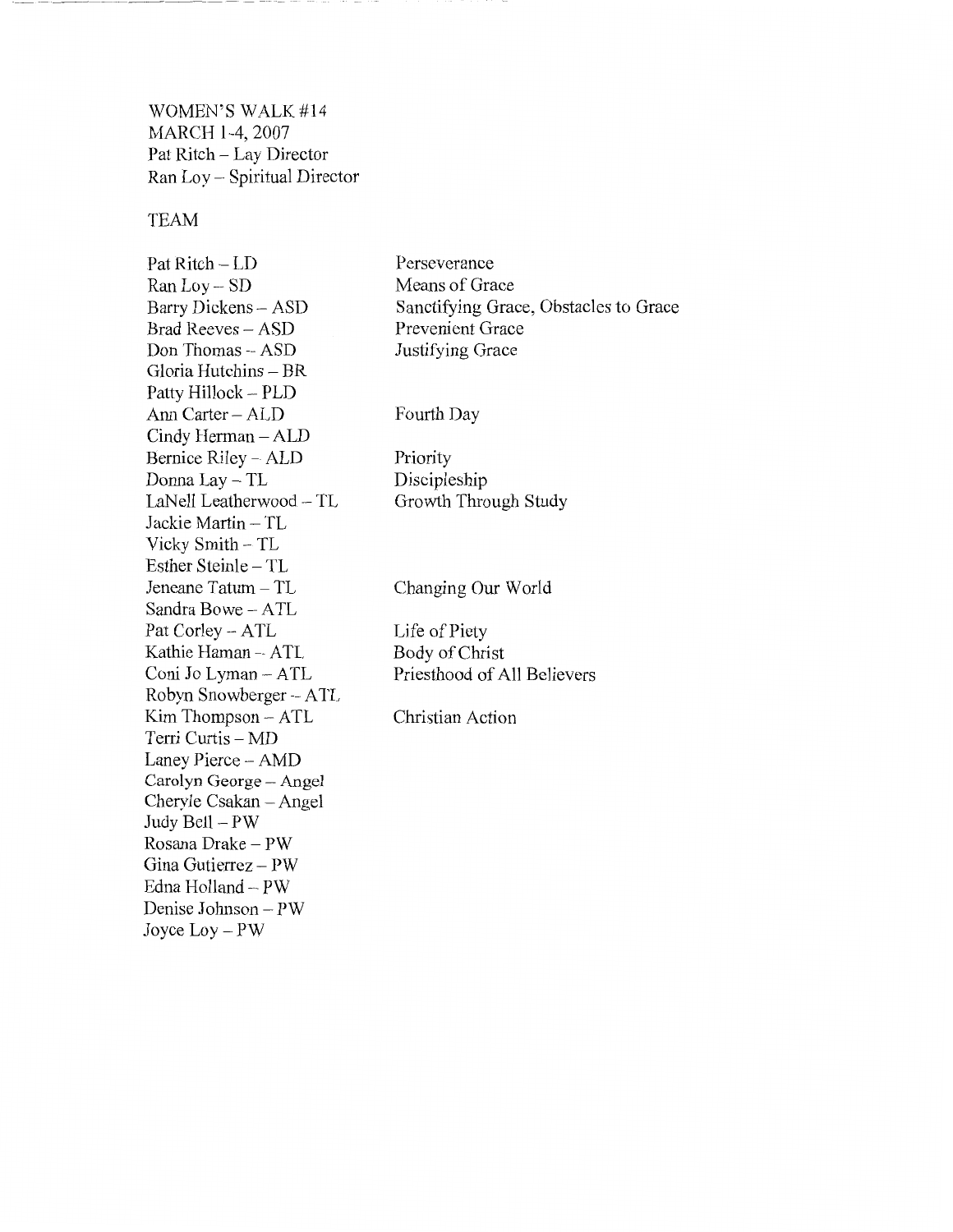W-15 PILGRIM LIST June 6-9, 2007 35 Pilgrims Jennifer Allen- LD Dee Woolam- SD

Missy Bone Sue Borden Stacy Brooks Linda Broughton Venetia Chenault Audra Clanton Sharolyn Cline Janet Collins Jamie Dickerman Mary Ann Dunagan Nancy Dunson Kim Grooms Carol Hardin Lucy Hernandez Virginia Hidalgo Carole Howard Susan Ingram Lacee Jones Ella Kirton Fran Kisselburg Zane Klein Joan Kuemmerle Tammy Lethgo Karen Marsalis Virginia Murphy Rebekah Padilla Norma Phillips Sandra Roden Floretta Rogers Jennifer Rubio Heather Shawver Jill Tatum LaVerne Thetford Debra Zoelzer Linda Holmes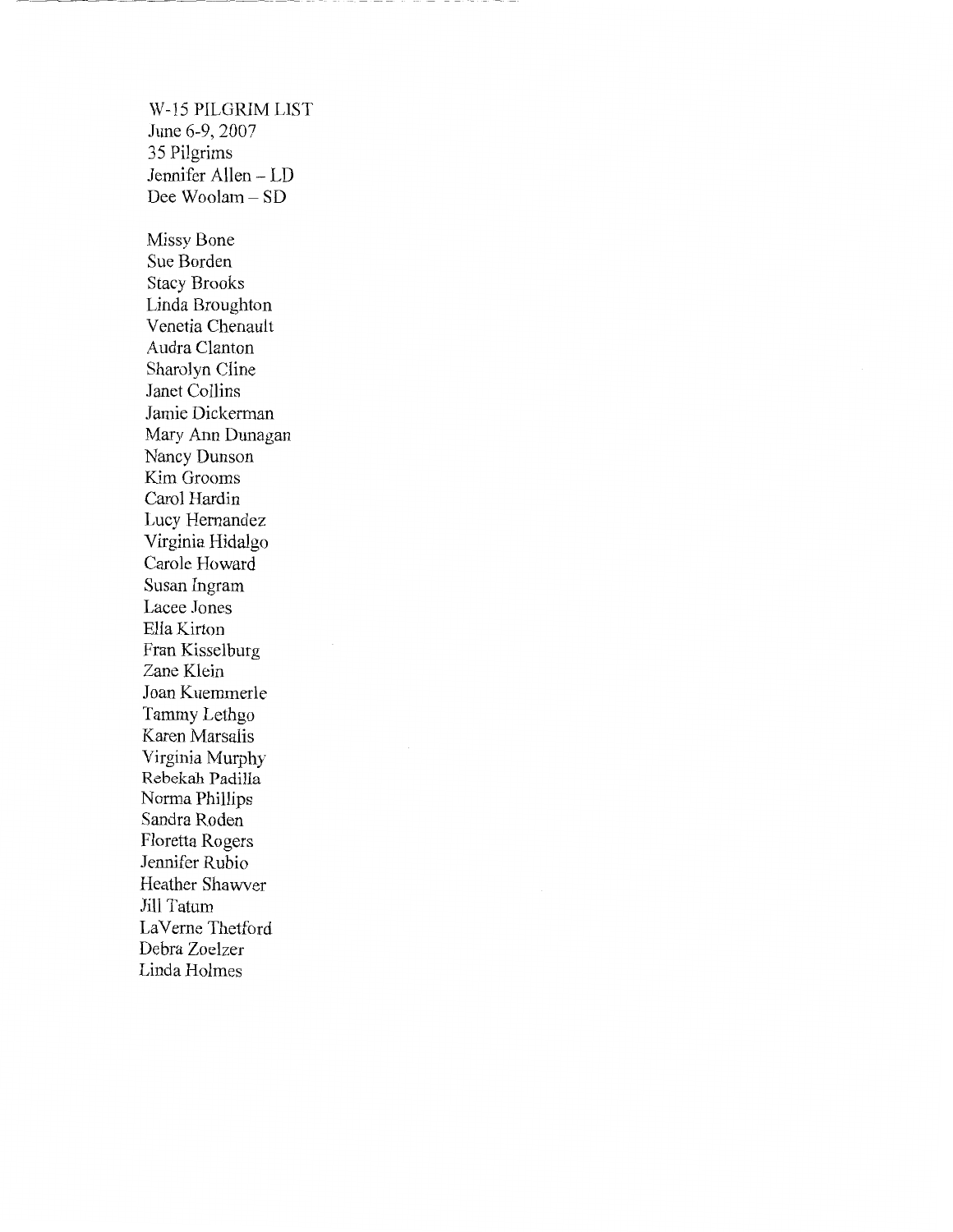#### W-15 TEAM June 6-9, 2007

Jennifer Allen- LD Dee Woolam- SD Ross Blanchard - ASD Robert Kerby- ASD Royce Riggin - ASD Gayle Ward - ASD Sherry Best- BR Kristy White - PLD Karen Gonser- ALD Susan Southerland- ALD Laura Woolam- ALD Laurie Byrd - TL Joeli Cathey- TL Cari Dickerman - TL Vicki Milloy - TL Rhonda Murphree - TL Shannon Thatcher - TL Donita Denton - ATL Kenda Dickenson - ATL Stephanie Gonser- A TL Cindy Harth - ATL Carrie Nigerville - ATL Teri Thatcher- ATL Jackie Ashcraft- MD Amy Campbell - AMD Marsha Shade- Angel Misty Turbeville- Angel Laura Eichenberger - PW Pat Corley - PW Jan McKay- PW Molly Smith- PW Jeanie Eichenberger- PW Alice Richmond - PW Sissy Thatcher - PW

Perseverance Means of Grace Obstacles to Grace Sanctifying Grace Justifying Grace Prevenient Grace

Body of Christ Priorities Fourth Day Priesthood of All Believers Life In Piety Discipleship Changing Our World Christian Action Growth Through Study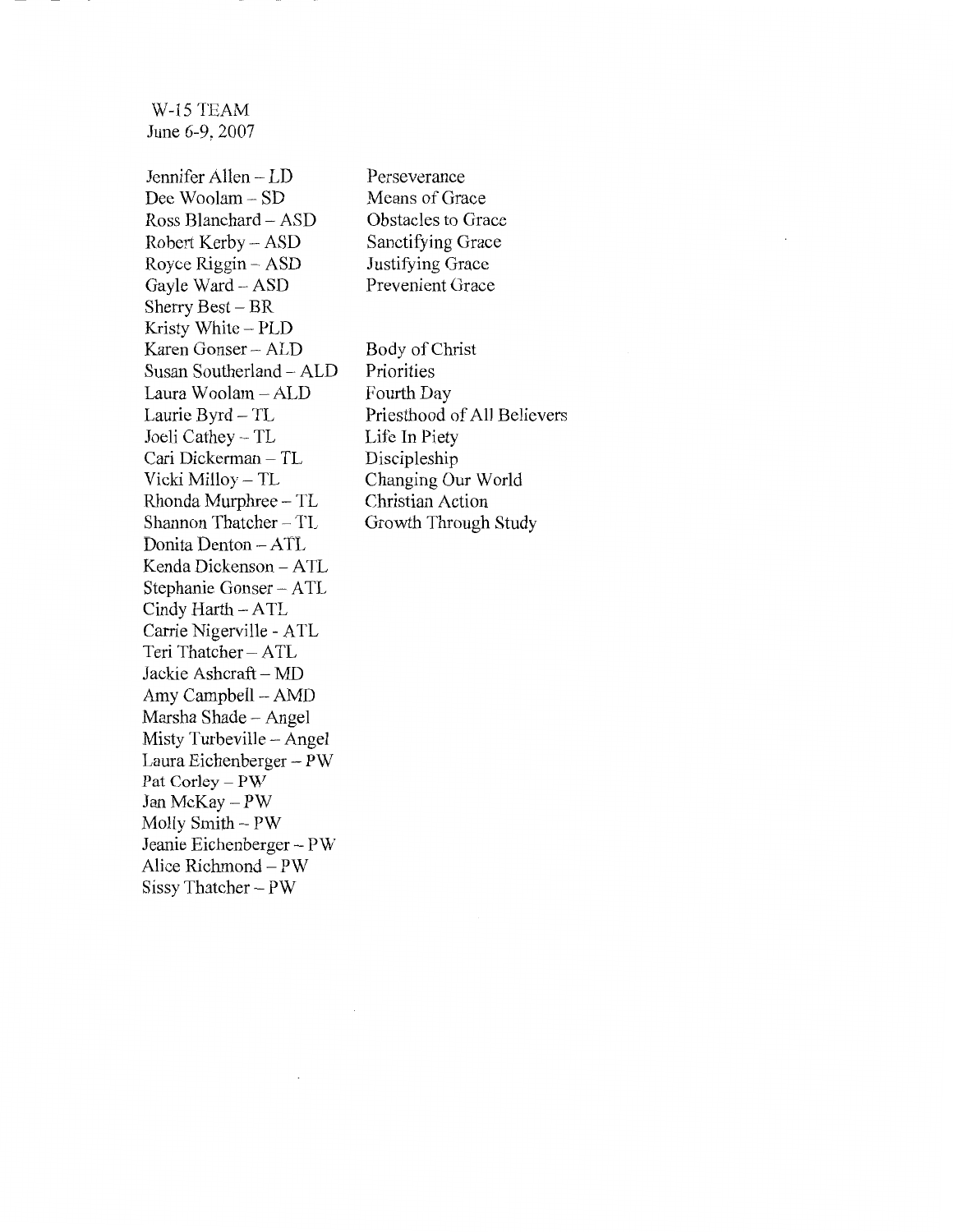# MEN'S WALK #13 July 18-21, 2007

Mike Richmond, LD Ross Dunn, SD

#### 35 PILGRIMS

Jeff Aikman Ron Banister Joe Bledsoe Mike Booth, Sr. Darrell Chenault Larry Gomes Corry Gramzow Ray Guy Don Hicks Mark Ingram Scott King Thomas LaPlante Gary Lethgo David Lewis Randy Lieb Blake Littlejohn Jaime Lucero Mike Madden Mark Marsalis Donny Massey Eldon Merrick Mark Millender, Jr. Jack Muse John Nigreville Spencer Odom Glen O'Rear John Parks Jason Queener Jimmy Joe Robinson Julian Rubio Darryl Tennafos Nathan Tharp Kelly Tivis Len Vohs Doyle Westbrook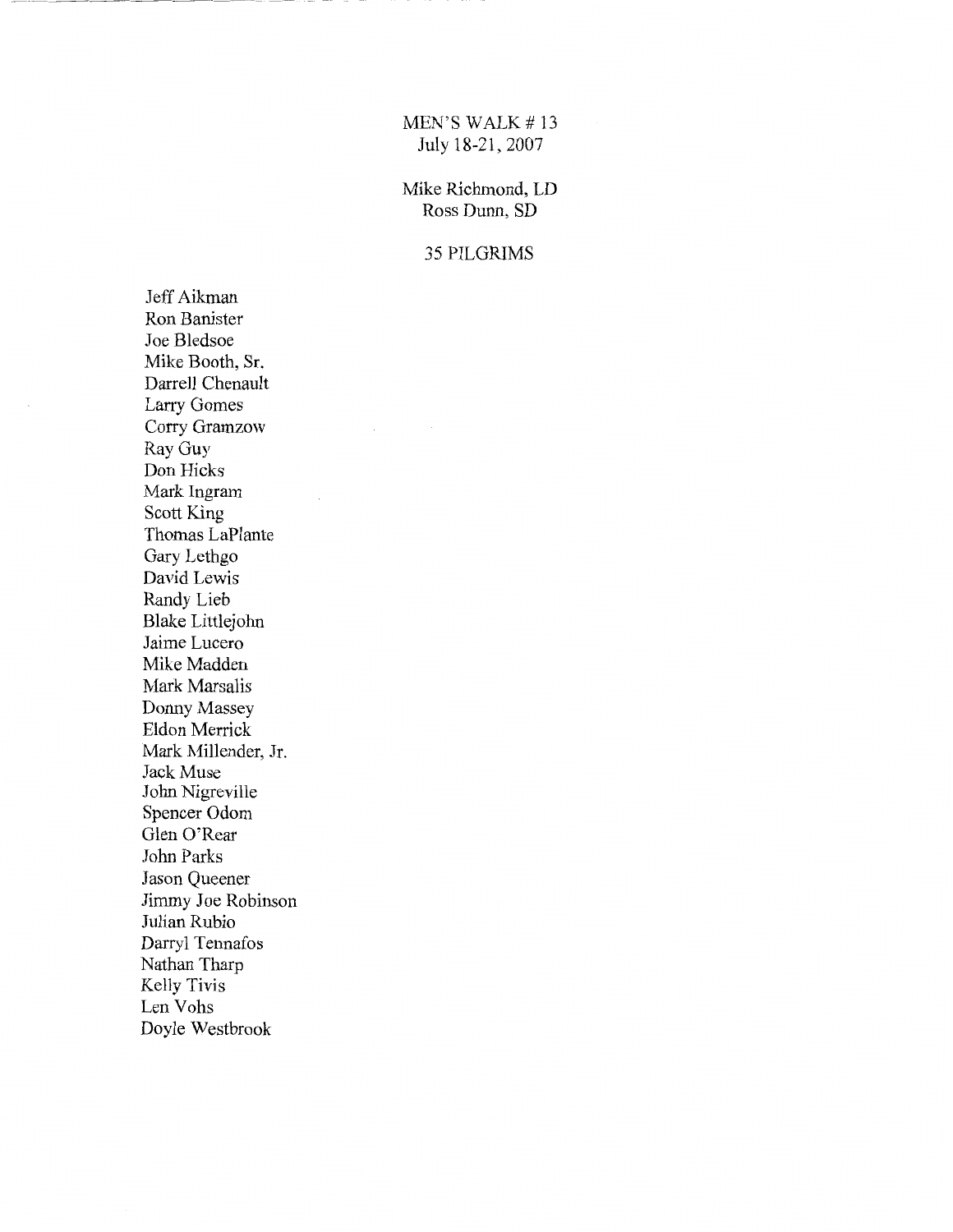MEN'S WALK #13 July 18-21, 2007

#### TEAM

Mike Richmond, LD Ross Dunn, SD Skip Clark, ASD Ron Lacy, ASD Larry Mitchell, ASD Jay Mocha, ASD Max Best, BR David George, PLD Tom Hartley, ALD Bobby Thatcher, ALD Tom Weingates, ALD Wendell Belcher, TL David Boswell, TL Clay Bracken, TL Jim Hunsucker, TL Phil Teakell, TL Dean Thatcher, TL Ron Biddle, ATL Richard Kelley, ATL Dick Powell, ATL George Ratledge, ATL Mark Smith, ATL Ryan Willoughby, ATL Billy Borden, MD Mitch Gray, AMD Lonnie Mitchell, AMD Kevin Schaffer, AMD Todd Northcutt, Angel Greg Howard, Angel Isaac Ancira, Prayer Dave Bishop, Prayer Alan Herman, Prayer Ben Hillock, Prayer Dan Kilmer, Prayer Jim Lysaght, Prayer Ty Thatcher, Prayer Mike Wells, Prayer

Perseverance Means of Grace Justifying Grace Prevenient Grace Sanctifying Grace Obstacles to Grace

Priorities

Fourth Day Priesthood of All Believers Growth Through Study

Life In Piety Body of Christ Discipleship

Changing Our World

Christian Action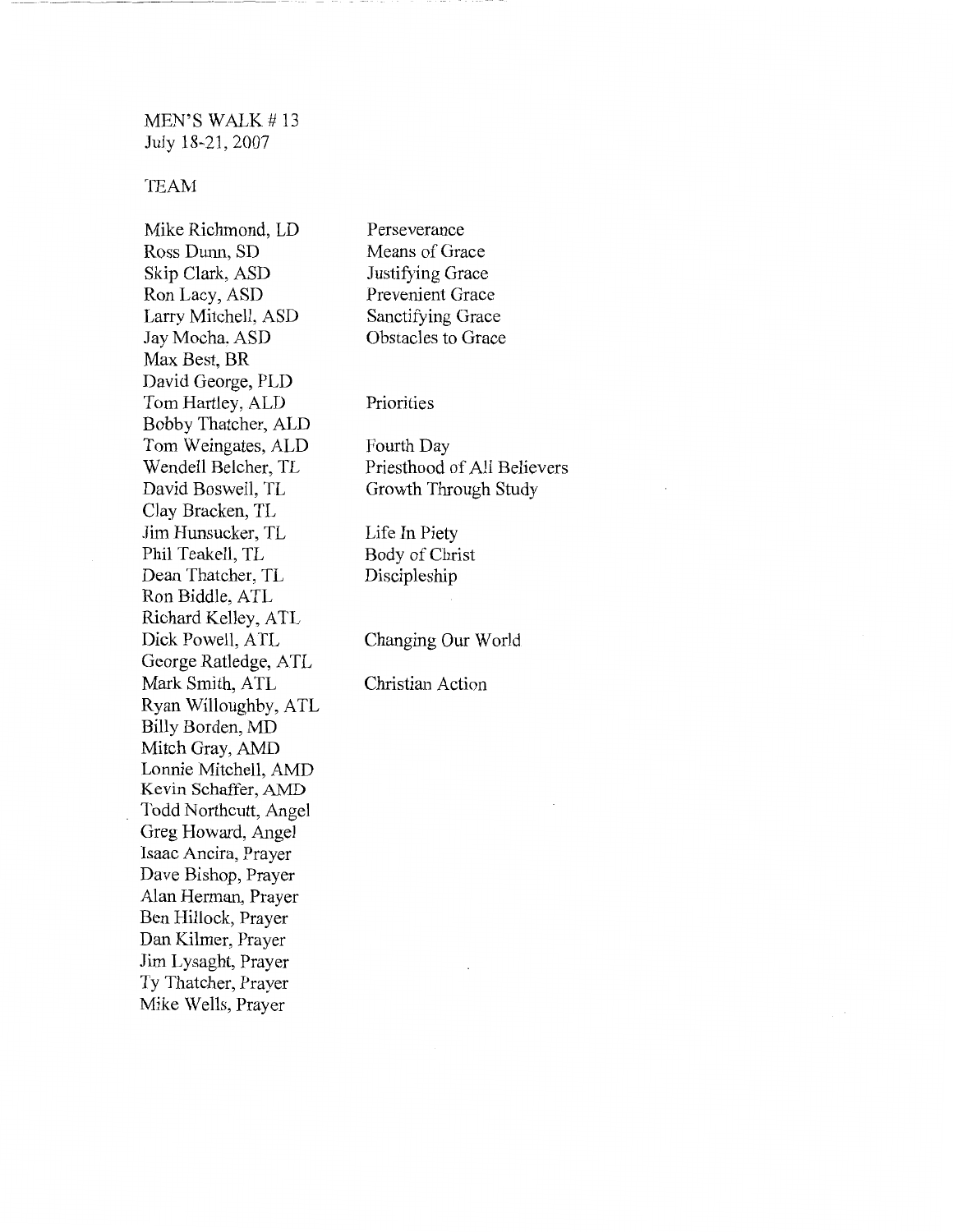WOMEN'S WALK #16 October 25-28, 2007 34 Pilgrims Lillie Christian, Lay Director Danny Sanders, Spiritual Director

## PILGRIMS

Amber Armstrong Vera Bledsoe Kylee Cain Judy Conover Toni Cox Gale Deaton Brittany Defoor Sherri Edmonds Holly Fort Kiki Gray Eudora Harris Stephanie Hicks Shannon Holden Debbie Hunton Sherri Hutchison Jan Jameson Michele Kirkland Ardeth Leslie Barbara Loewen Bobbie Loflin Peggy McAlister Vanessa Millender Arlie Mitchell ShiAnn Nash Michelle Nickels Betsey Niece Joan Pinnell La Juana Renfro Cindy Smith Pam Sury Glenda Tivis Dorothy Wilson Jenna Woodard Susan Wootton